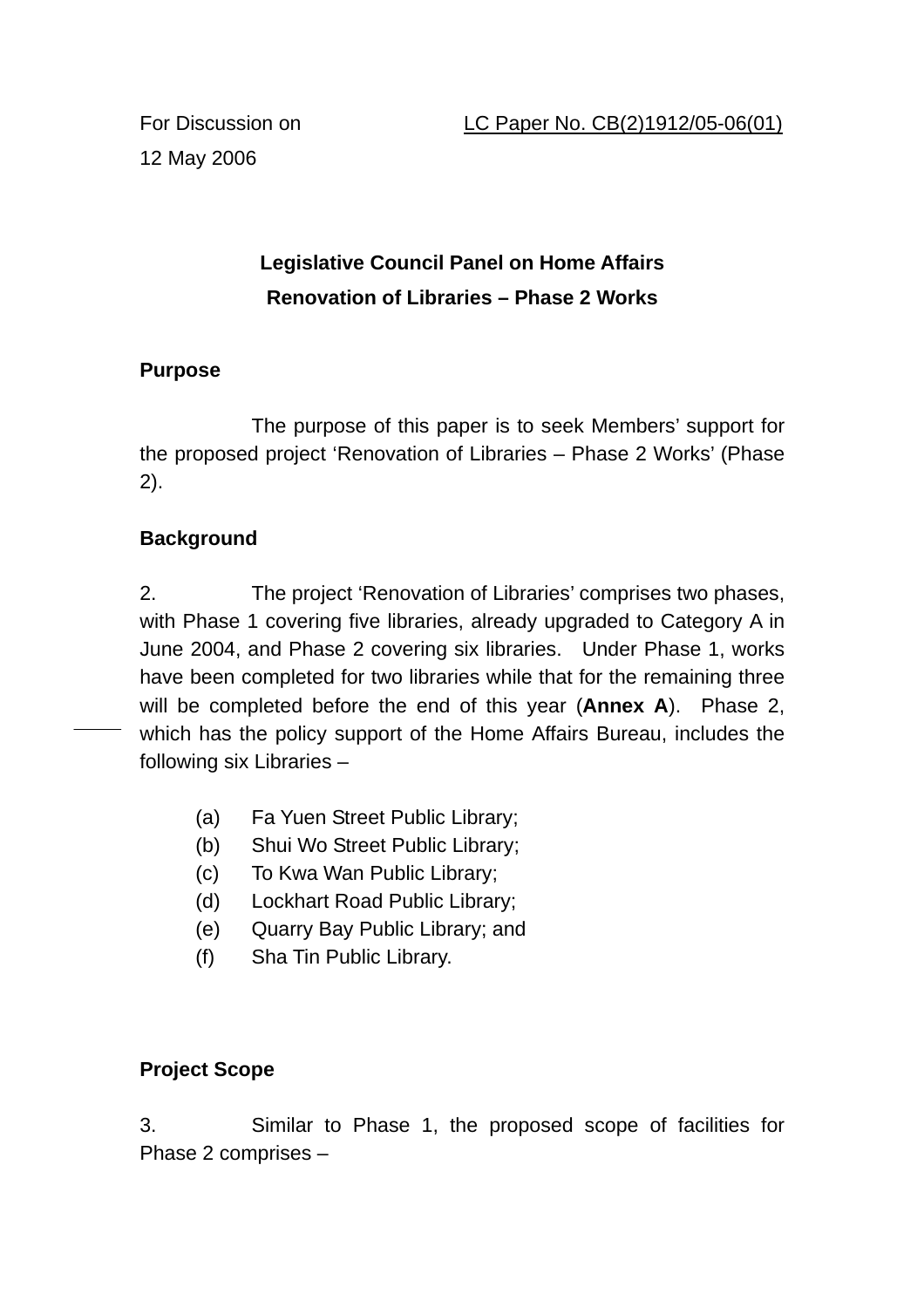- (a) Refurbishment of the overall setting of the libraries, including replacement of worn-out fixtures and furnishings, and improvement of the circulation, lighting and ventilation system;
- (b) Upgrading of the audio-visual rooms in the libraries into multimedia libraries, and provision of computer and information centres in these libraries;
- (c) Installation of electronic and automation systems in the libraries; and
- (d) Alteration of the layouts and facilities in the libraries, to bring them in line with the present-day requirements on building safety, fire safety, means of escape and barrier-free access.

A brief on the six libraries under Phase 2 is at **Annex B**.

### **Justifications**

4. The Government is committed to providing quality library services, promoting life-long learning and further enhancing the use of information technology in public libraries. In 2001, the Director of Leisure and Cultural Services identified a total of 16 public libraries for inclusion in a Library Renovation Programme, with the aim to improve the physical environment and upgrade the facilities of the public libraries concerned for meeting the needs of the community in the pursuit of knowledge and life-long learning. In addition, these libraries have been operating for more than 10 years without undergoing any major repairs. The proposed renovation works would bring the libraries in line with the up-to-date requirements regarding building and fire safety.

5. Upon further review of the Renovation Programme, the number of libraries included as one single capital works item was reduced from 16 to 13 libraries as three had been taken out from the package and carried out as minor works items<sup>1</sup> instead. Phase 1

 $\frac{1}{1}$ 

Lung Hing Public Library, Kowloon City Public Library, and the Shun Lee Estate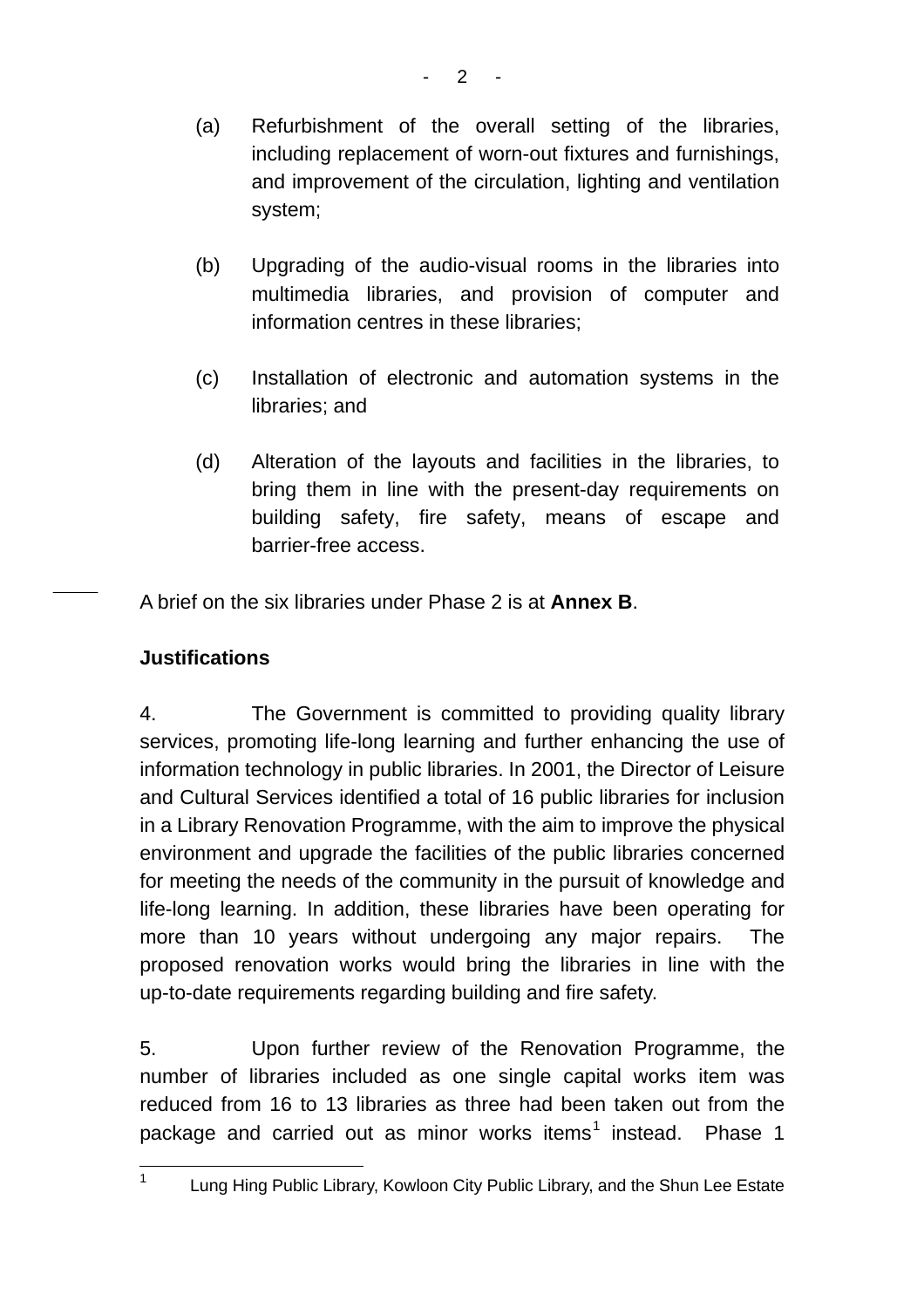covers the five libraries listed in Annex A. In the course of planning for Phase 2, which had originally been planned to cover the remaining eight libraries, we decided to take out two libraries, namely, the Yuen Long Public Library and the Yau Ma Tei Public Library. The Yuen Long Public Library would be carried out as a minor works item while the Yau Ma Tei Public Library has been put on hold awaiting the outcome of the review of the Central Kowloon Route (CKR) to be announced later this year. If the CKR project materialises, the Yau Ma Tei Public Library has to be reprovisioned and any major renovation works at this stage will become not justified. In case it does not materialise, the renovation of the library will be carried out as a separate minor works item. In the circumstances, Phase 2 covers only the six libraries as mentioned in paragraph 2 above.

## **Public Consultation**

6. We have consulted the respective District Councils between January to April 2006 and obtained their support for the implementation of Phase 2.

### **Project Estimate and Implementation Plan**

7. Phase 2 was upgraded to Category B in 2002. The estimated cost of the renovation of the six libraries is about \$140 million in money-of-the-day prices.

8. The Contract is expected to commence in February 2007 for completion in January 2009. The schedule of renovation works is at **Annex C**.

#### **Way Forward**

 $\overline{a}$ 

9. In order to take the project forward, the Administration intends to submit the Phase 2 to the Public Works Subcommittee of the Finance Committee on 29 May 2006 for upgrading to Category A.

Public Library are implemented as minor works items. The renovation works for the first two libraries had already been completed in 2004 and 2005 respectively, while the last one will be carried out in late 2006 to mid 2007.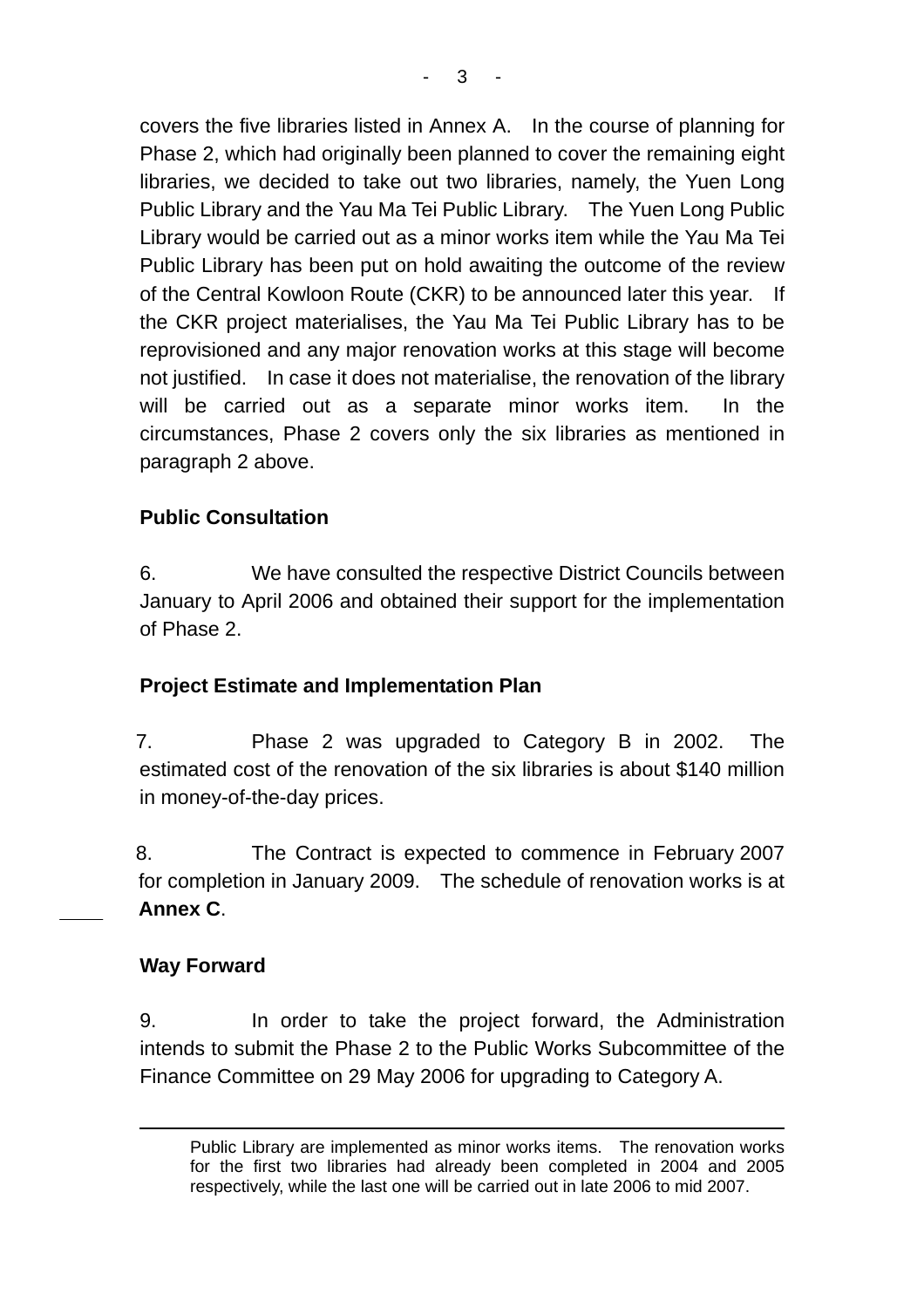# **Advice Sought**

10. Members are invited to support the implementation of Phase 2 of the project.

Home Affairs Bureau May 2006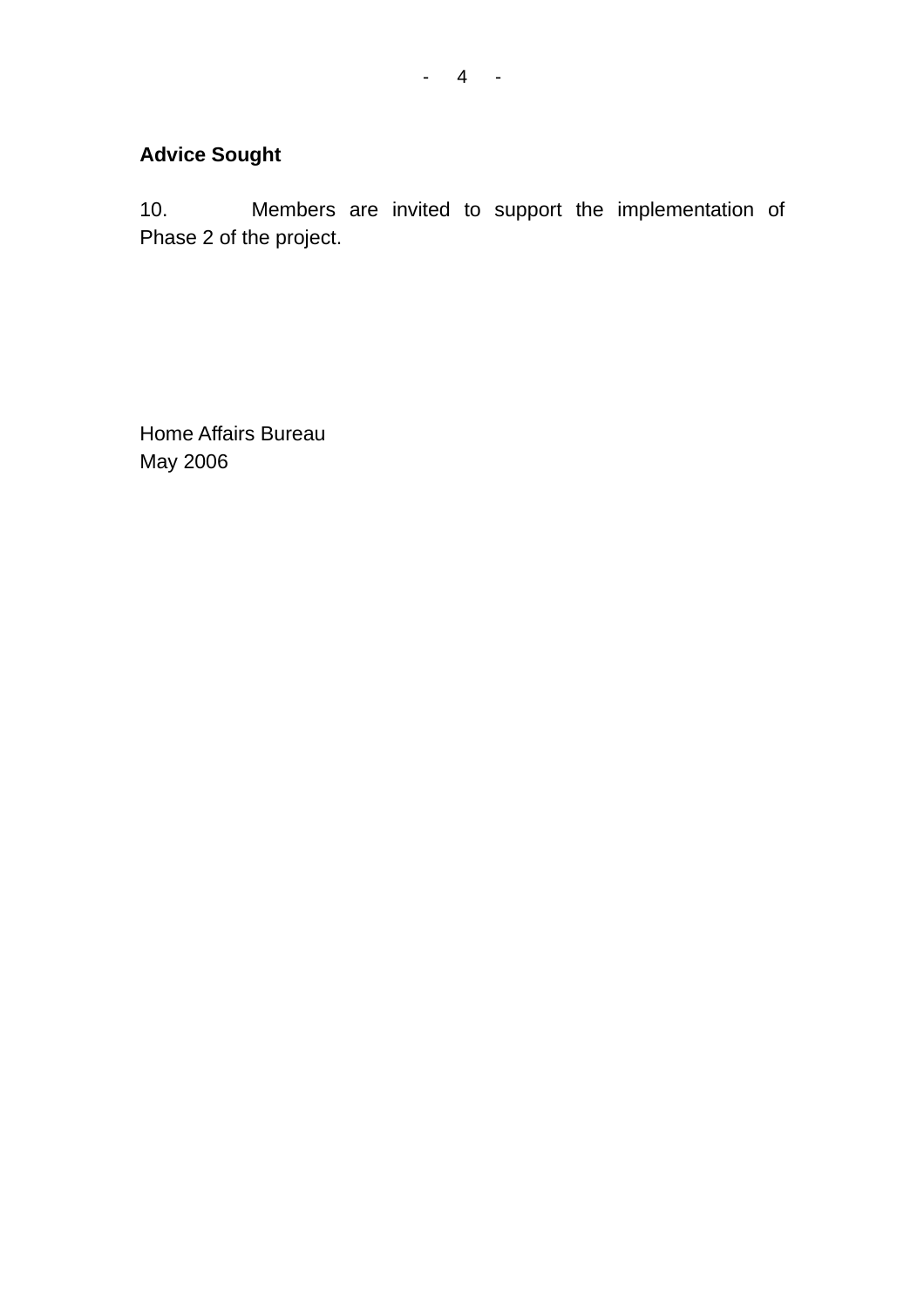#### **Annex A**

# **Renovation of Libraries – Phase 1**

# **Implementation Programme**

|                                | Duration/<br><b>Estimated</b><br>duration of<br>works<br>(months) | <b>Works</b><br><b>Start Date</b> | Completion/<br><b>Estimated</b><br><b>Completion Date</b> |
|--------------------------------|-------------------------------------------------------------------|-----------------------------------|-----------------------------------------------------------|
| Kowloon Public Library         | 18                                                                | May 2005                          | November 2006                                             |
| Aberdeen Public Library        | 8                                                                 | <b>June 2005</b><br>January 2006  |                                                           |
| Po On Road Public Library      | 7                                                                 | <b>July 2005</b>                  | January 2006                                              |
| <b>Tuen Mun Public Library</b> | 15                                                                | October 2006<br>August 2005       |                                                           |
| Ngau Chi Wan Public Library    | 8                                                                 | <b>March 2006</b><br>October 2006 |                                                           |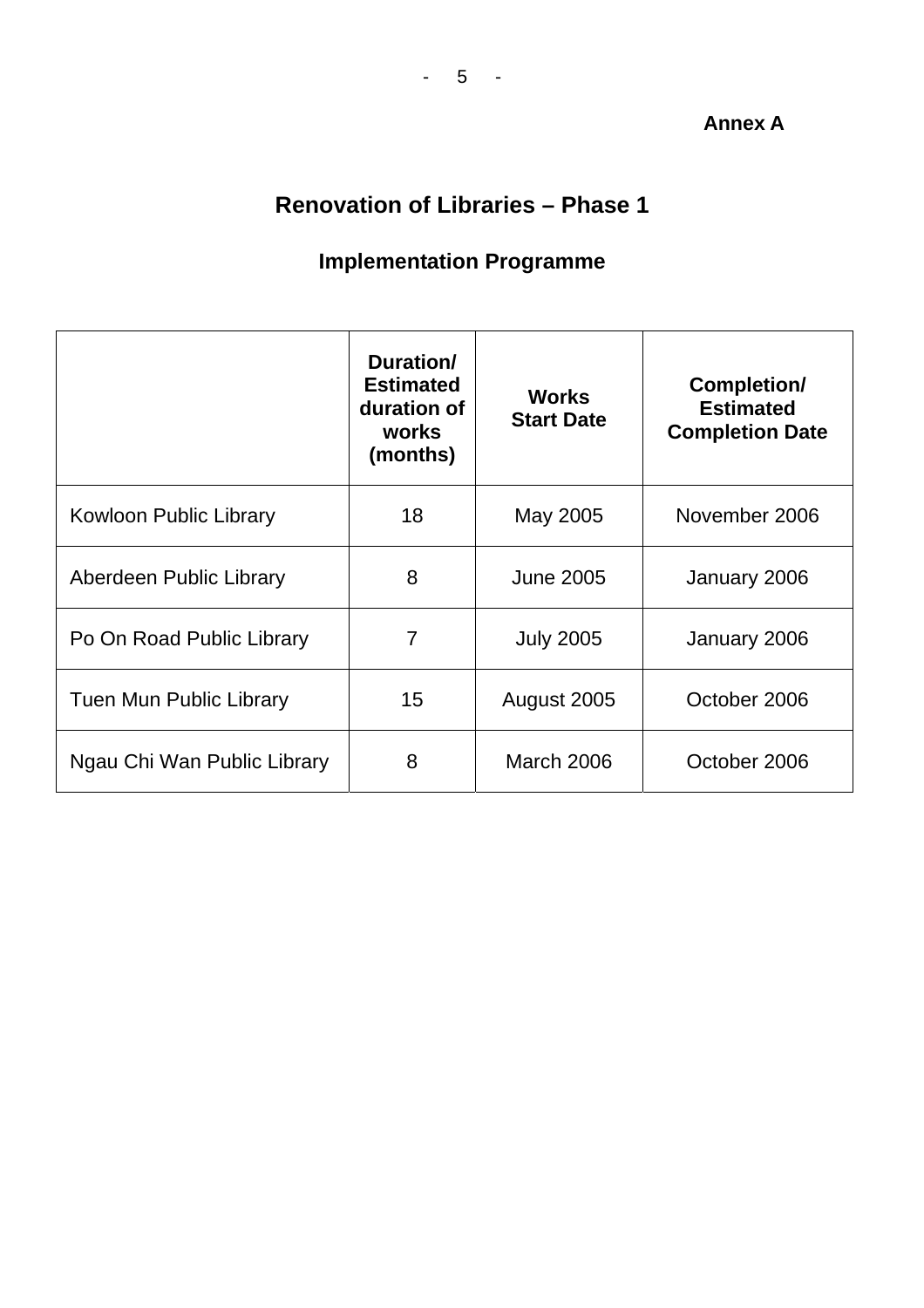#### **Annex B**

#### **Renovation of Libraries – Phase 2**

#### **A Brief on the Six Libraries**

|                                                           | Fa Yuen<br><b>Street</b><br><b>Public</b><br>Library | Shui Wo<br><b>Street</b><br><b>Public</b><br>Library | <b>To Kwa</b><br>Wan<br><b>Public</b><br>Library | <b>Lockhart</b><br>Road<br><b>Public</b><br>Library | Quarry<br><b>Bay</b><br><b>Public</b><br>Library | <b>Sha Tin</b><br><b>Public</b><br>Library |
|-----------------------------------------------------------|------------------------------------------------------|------------------------------------------------------|--------------------------------------------------|-----------------------------------------------------|--------------------------------------------------|--------------------------------------------|
| Type of Library <sup>2</sup>                              | <b>District</b><br>Library                           | <b>District</b><br>Library                           | <b>District</b><br>Library                       | <b>District</b><br>Library                          | <b>District</b><br>Library                       | Major<br>Library                           |
| Approximate<br><b>Construction Floor</b><br>Area( $m^2$ ) | 1,800                                                | 2,300                                                | 1,600                                            | 2,100                                               | 2,300                                            | 4,000                                      |
| <b>Library Materials</b><br>Stock as at<br>31 March 2006  | 165,817                                              | 184,003                                              | 157,117                                          | 190,981                                             | 205,413                                          | 512,181                                    |
| Attendance of the<br>library in 2005                      | 878,479                                              | 923,725                                              | 785,583                                          | 723,811                                             | 716,841                                          | 1,944,419                                  |
| <b>Library Materials</b><br>Borrowed in 2005              | 831,884                                              | 993,849                                              | 758,330                                          | 756,401                                             | 762,948                                          | 1,901,942                                  |

 <sup>2</sup> The Hong Kong Public Libraries provide a network of 64 static libraries and 10 mobile libraries, offering a wide range of materials to meet the community's need for information, informal education and the creative use of leisure and to promote the literary arts in Hong Kong.

District Libraries provide basic library services including lending services for adult and children, Newspapers and Periodicals Section, Students' Study Room, Extension Activities Room, Audio-visual/Multimedia Library and Internet search facilities.

At present, there are five major libraries. Each of them is about double the size of a district library. In addition to the provision of a larger collection of more in-depth library materials of broad subjects as well as the services and facilities of a district library in larger scale, they also provide comprehensive reference and information services.